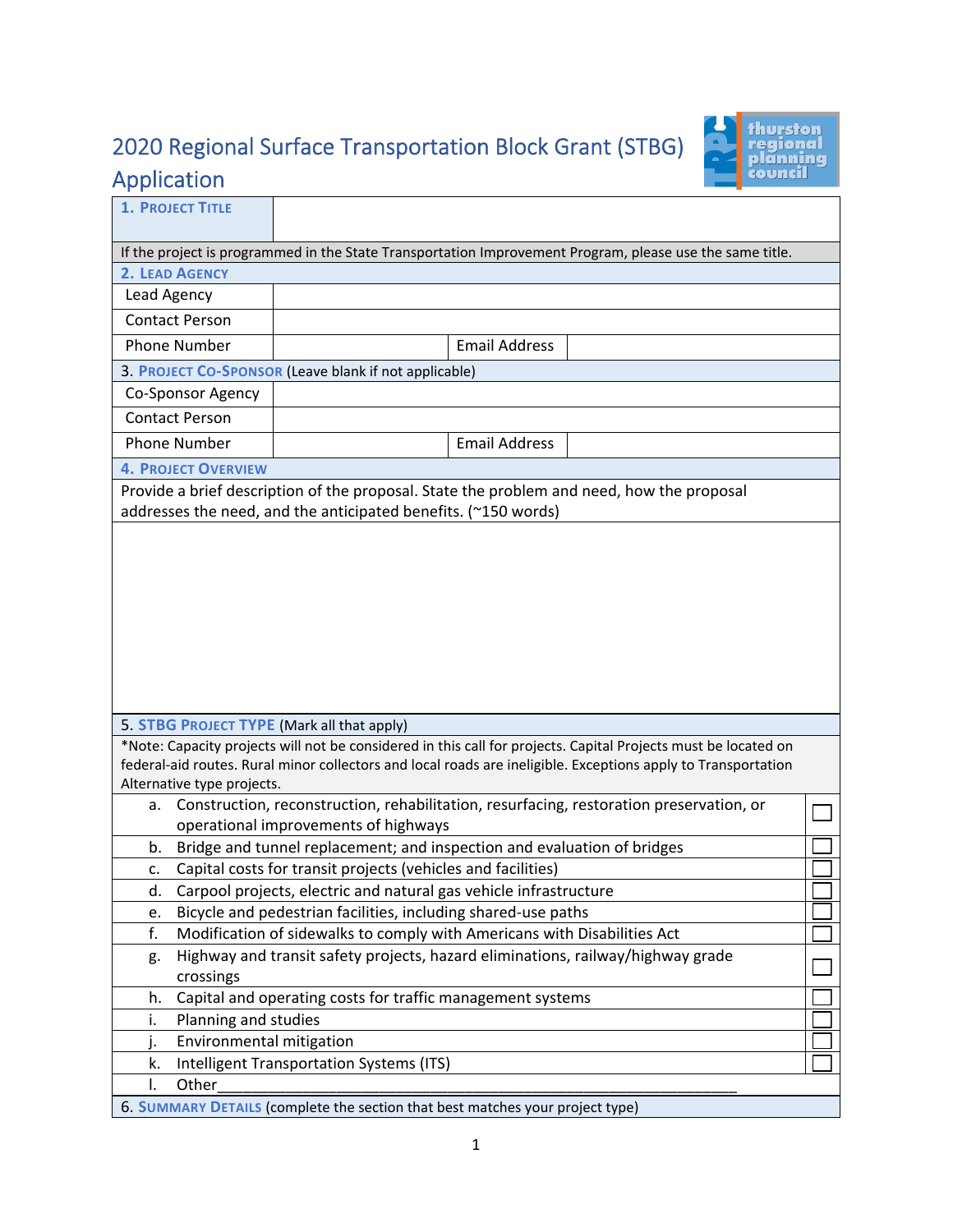| <b>CONSTRUCTION PROJECT</b>                                                                                    |                                                                                                                                          |    |                         |                         |                                       |     |                                                                                                                    |
|----------------------------------------------------------------------------------------------------------------|------------------------------------------------------------------------------------------------------------------------------------------|----|-------------------------|-------------------------|---------------------------------------|-----|--------------------------------------------------------------------------------------------------------------------|
|                                                                                                                | Project Location                                                                                                                         |    |                         |                         |                                       |     |                                                                                                                    |
| Limits                                                                                                         |                                                                                                                                          |    |                         |                         |                                       |     |                                                                                                                    |
|                                                                                                                | Project Length                                                                                                                           |    |                         |                         |                                       |     |                                                                                                                    |
|                                                                                                                | <b>ALL OTHER PROJECT TYPES</b>                                                                                                           |    |                         |                         |                                       |     |                                                                                                                    |
|                                                                                                                | Project Location                                                                                                                         |    |                         |                         |                                       |     |                                                                                                                    |
|                                                                                                                | Duration of Project                                                                                                                      |    |                         |                         |                                       |     |                                                                                                                    |
|                                                                                                                | <b>7. REGIONAL FUNDING PRIORITY</b>                                                                                                      |    |                         |                         |                                       |     |                                                                                                                    |
|                                                                                                                | What Regional Funding Priority does this project focus on?                                                                               |    |                         |                         |                                       |     |                                                                                                                    |
|                                                                                                                | Safety - Projects that enhance the safety of all who use, operate, or maintain the<br>transportation system                              |    |                         |                         |                                       |     |                                                                                                                    |
|                                                                                                                | Maintenance and Preservation - Projects that protect existing transportation system                                                      |    |                         |                         |                                       |     |                                                                                                                    |
|                                                                                                                | investments and keep life-cycle costs as low as possible                                                                                 |    |                         |                         |                                       |     |                                                                                                                    |
|                                                                                                                | Multimodal and System Efficiency - Projects that integrate multimodal facilities and/or                                                  |    |                         |                         |                                       |     |                                                                                                                    |
|                                                                                                                | include Transportation Demand Management elements to support adopted land use plans                                                      |    |                         |                         |                                       |     |                                                                                                                    |
|                                                                                                                |                                                                                                                                          |    |                         |                         |                                       |     | and encourage transit, walking, and cycling. Also includes projects that improve the operating                     |
|                                                                                                                | efficiency of the system.                                                                                                                |    |                         |                         |                                       |     |                                                                                                                    |
|                                                                                                                | 8. PROPOSAL PRIORITY (If submitting more than one proposal for STBG funds, indicate the priority of this<br>proposal compared to others) |    |                         |                         |                                       |     |                                                                                                                    |
| $\mathsf{O}1$                                                                                                  | O2                                                                                                                                       |    | O <sub>3</sub>          | $\bigcirc$ 4            |                                       | O 5 | O 6                                                                                                                |
|                                                                                                                | Check if this project is a contingency proposal                                                                                          |    |                         |                         |                                       |     |                                                                                                                    |
|                                                                                                                | 9. YEAR OF OBLIGATION (Select the preferred year the phase                                                                               |    |                         |                         | <b>10. ADVANCE CONSTRUCTION (AC)*</b> |     |                                                                                                                    |
| will obligate)                                                                                                 |                                                                                                                                          |    |                         |                         |                                       |     |                                                                                                                    |
| Year                                                                                                           | Study/Program                                                                                                                            | PE | <b>ROW</b>              | <b>CN</b>               |                                       |     | Are you able to obligate this project using                                                                        |
| 2021                                                                                                           |                                                                                                                                          | O  | $\circ$                 | $\circ$                 | <b>Advance Construction?</b>          |     |                                                                                                                    |
| 2022                                                                                                           |                                                                                                                                          | Ó  | Ō                       | O                       | O Yes O No                            |     |                                                                                                                    |
| 2023                                                                                                           |                                                                                                                                          | O  | O                       | $\circ$                 |                                       |     | Use the space below to provide any                                                                                 |
| 2024                                                                                                           |                                                                                                                                          | Ō  | $\overline{\mathsf{O}}$ | $\overline{\mathsf{O}}$ |                                       |     | relevant information on obligation, AC                                                                             |
| 2025                                                                                                           |                                                                                                                                          | O  | O                       |                         | timing, or preferences.               |     |                                                                                                                    |
|                                                                                                                |                                                                                                                                          |    |                         |                         |                                       |     |                                                                                                                    |
|                                                                                                                |                                                                                                                                          |    |                         |                         |                                       |     |                                                                                                                    |
|                                                                                                                |                                                                                                                                          |    |                         |                         |                                       |     |                                                                                                                    |
|                                                                                                                |                                                                                                                                          |    |                         |                         |                                       |     |                                                                                                                    |
|                                                                                                                |                                                                                                                                          |    |                         |                         |                                       |     |                                                                                                                    |
|                                                                                                                |                                                                                                                                          |    |                         |                         |                                       |     |                                                                                                                    |
|                                                                                                                |                                                                                                                                          |    |                         |                         |                                       |     |                                                                                                                    |
|                                                                                                                |                                                                                                                                          |    |                         |                         |                                       |     |                                                                                                                    |
| *AC allows applicants to obligate a project prior to available funding for reimbursement of eligible expenses. |                                                                                                                                          |    |                         |                         |                                       |     |                                                                                                                    |
|                                                                                                                |                                                                                                                                          |    |                         |                         |                                       |     | Selecting the AC option does not guarantee this option will be available. AC is evaluated on a case by case basis. |
|                                                                                                                |                                                                                                                                          |    |                         |                         |                                       |     |                                                                                                                    |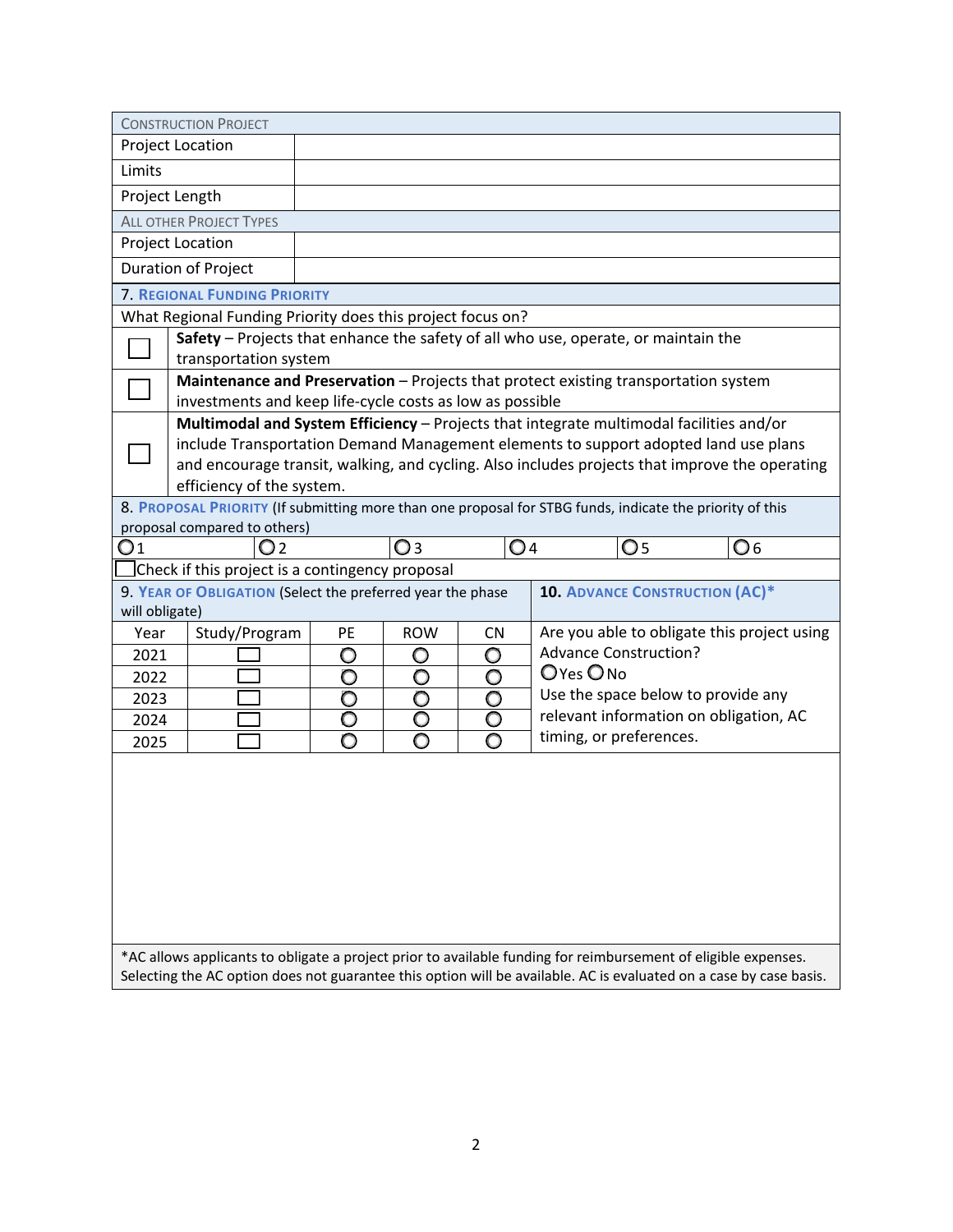| <b>10. FUNDS FOR PROJECT COMPLETION</b>                                                                                                                                             |                                                          |                                |               |                               |
|-------------------------------------------------------------------------------------------------------------------------------------------------------------------------------------|----------------------------------------------------------|--------------------------------|---------------|-------------------------------|
| 10a. Has this project previously received federal funding through TRPC or other grant programs?<br>O yes Ono                                                                        |                                                          |                                |               |                               |
| 10b. If Yes, please indicate which phases were completed with previous grant awards.                                                                                                |                                                          |                                |               |                               |
| $\Box$ Planning/Study $\Box$ Preliminary Engineering $\Box$ Right-of-Way $\Box$ Other                                                                                               |                                                          |                                |               |                               |
| 10c. Will the requested grant funds allow the applicant to successfully complete the project?                                                                                       |                                                          |                                |               |                               |
| $\bigcirc$ Yes $\bigcirc$ Other phases will require additional funding                                                                                                              |                                                          |                                |               |                               |
| <b>11. PROJECT PHASING AND COSTS</b>                                                                                                                                                |                                                          |                                |               |                               |
| Select the applicable project phases and their costs for this proposal.                                                                                                             |                                                          |                                |               | Cost                          |
|                                                                                                                                                                                     | Preliminary Engineering/Design                           |                                |               | \$                            |
| <b>CONSTRUCTION</b>                                                                                                                                                                 | Right-of-Way                                             |                                |               | \$                            |
|                                                                                                                                                                                     | Construction                                             |                                |               | \$                            |
| STUDIES, PROGRAMS, OR                                                                                                                                                               | Planning, Study, or Program/Services                     |                                |               | \$                            |
| <b>VEHICLE ACQUISITION</b>                                                                                                                                                          | Vehicles                                                 |                                |               | $\overline{\xi}$              |
|                                                                                                                                                                                     | Total proposed cost (Sum of all phases identified above) |                                |               | \$0.00                        |
| <b>12. STP FUNDING REQUEST AND MATCHING REVENUES</b>                                                                                                                                |                                                          |                                |               |                               |
| *Applicants must provide a minimum 13.5% non-federal share. Federal share                                                                                                           |                                                          |                                |               | Non-federal share: \$13,500   |
| cannot exceed 86.5% of total project cost. See the example on the right.                                                                                                            |                                                          |                                |               | Federal STP Funds: \$86,500   |
|                                                                                                                                                                                     |                                                          |                                |               | Total Project Cost: \$100,000 |
|                                                                                                                                                                                     |                                                          | Local funding or other sources |               | \$                            |
|                                                                                                                                                                                     |                                                          |                                | State funding | \$                            |
|                                                                                                                                                                                     |                                                          | Federal STBG Request           |               | \$                            |
|                                                                                                                                                                                     |                                                          | <b>Total Project Revenue</b>   |               | \$<br>0.00                    |
| <b>13. MATCHING FUND DETAILS</b>                                                                                                                                                    |                                                          |                                |               |                               |
| 13a. MATCH SOURCE-List the source, status, and amount of all matching funds.                                                                                                        |                                                          |                                |               |                               |
| Source of Funds                                                                                                                                                                     |                                                          | <b>Current Status</b>          |               | Amount                        |
|                                                                                                                                                                                     |                                                          | (secure or unsecure)           |               |                               |
|                                                                                                                                                                                     |                                                          |                                |               | \$                            |
|                                                                                                                                                                                     |                                                          |                                |               | $\overline{\xi}$              |
|                                                                                                                                                                                     |                                                          |                                |               | \$                            |
| $\overline{\mathsf{s}}$                                                                                                                                                             |                                                          |                                |               |                               |
| 13b. MATCH TIMING LIMITATIONS-Do any matching funds pose limitations on the timing of project<br>obligation?<br>$\bigcirc$ Yes $\bigcirc$ No If yes, please provide comments below. |                                                          |                                |               |                               |
| Comments on matching fund limitations, if applicable (~150 words).                                                                                                                  |                                                          |                                |               |                               |
|                                                                                                                                                                                     |                                                          |                                |               |                               |
| 14. CONSTRUCTION AND RIGHT-OF-WAY PROJECT READINESS                                                                                                                                 |                                                          |                                |               |                               |
| 14a. DESIGN COMPLETENESS (enter completed or target completion dates)<br><b>Preliminary Engineering</b>                                                                             |                                                          |                                |               |                               |
|                                                                                                                                                                                     |                                                          |                                |               |                               |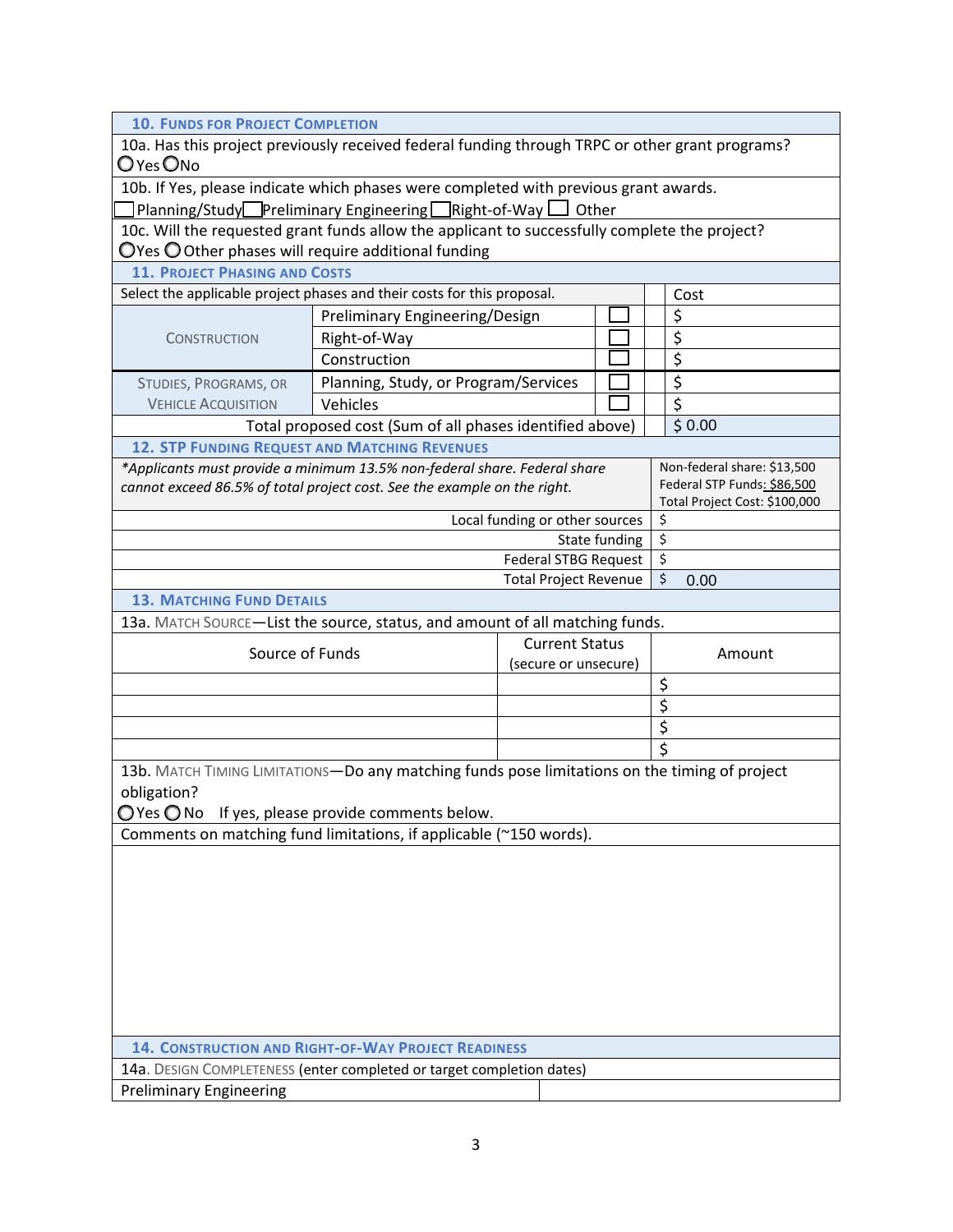| <b>NEPA Approval</b>                                                                                   |                                                                                                         |
|--------------------------------------------------------------------------------------------------------|---------------------------------------------------------------------------------------------------------|
| 14c. RIGHT-OF-WAY COMPLETENESS (enter completed or target completion dates). Use the space below       |                                                                                                         |
| to provide additional details, if necessary.                                                           |                                                                                                         |
| Right-of-Way is not required                                                                           |                                                                                                         |
| Right-of-Way acquisition                                                                               |                                                                                                         |
| <b>Relocation Plan</b>                                                                                 |                                                                                                         |
| Approved Right-of-Way Plan                                                                             |                                                                                                         |
| Right-of-Way Cost Estimate or True Cost Estimate                                                       |                                                                                                         |
| Use the space below to provide any relevant right-of-way information (~150 words).                     |                                                                                                         |
|                                                                                                        |                                                                                                         |
|                                                                                                        |                                                                                                         |
|                                                                                                        |                                                                                                         |
|                                                                                                        |                                                                                                         |
|                                                                                                        |                                                                                                         |
|                                                                                                        |                                                                                                         |
|                                                                                                        |                                                                                                         |
|                                                                                                        |                                                                                                         |
|                                                                                                        |                                                                                                         |
|                                                                                                        |                                                                                                         |
|                                                                                                        |                                                                                                         |
| <b>15. PROJECT DESCRIPTION DETAILS</b>                                                                 |                                                                                                         |
| 15a. PROJECT NEED-For all project types, describe the need and current conditions or deficiencies to   |                                                                                                         |
| be addressed. (~300 words).                                                                            |                                                                                                         |
|                                                                                                        |                                                                                                         |
|                                                                                                        |                                                                                                         |
|                                                                                                        |                                                                                                         |
|                                                                                                        |                                                                                                         |
|                                                                                                        |                                                                                                         |
|                                                                                                        |                                                                                                         |
|                                                                                                        |                                                                                                         |
|                                                                                                        |                                                                                                         |
|                                                                                                        |                                                                                                         |
|                                                                                                        |                                                                                                         |
|                                                                                                        |                                                                                                         |
|                                                                                                        |                                                                                                         |
|                                                                                                        |                                                                                                         |
|                                                                                                        |                                                                                                         |
|                                                                                                        |                                                                                                         |
|                                                                                                        |                                                                                                         |
|                                                                                                        |                                                                                                         |
|                                                                                                        |                                                                                                         |
|                                                                                                        |                                                                                                         |
|                                                                                                        |                                                                                                         |
| 15b. SCOPE OF WORK- Succinctly describe the overall scope of the project: 1) Construction projects-    |                                                                                                         |
| include all the types of transportation facilities and infrastructure the project will address and the |                                                                                                         |
| proposed phase deliverables and the anticipated deliverables when fully completed; 2) For plans or     |                                                                                                         |
| studies, clearly state the study objectives and how they will be achieved; 3) For programs, services,  |                                                                                                         |
|                                                                                                        | and vehicle acquisition, describe the type of services or programs that will be delivered (~300 words). |
|                                                                                                        |                                                                                                         |
|                                                                                                        |                                                                                                         |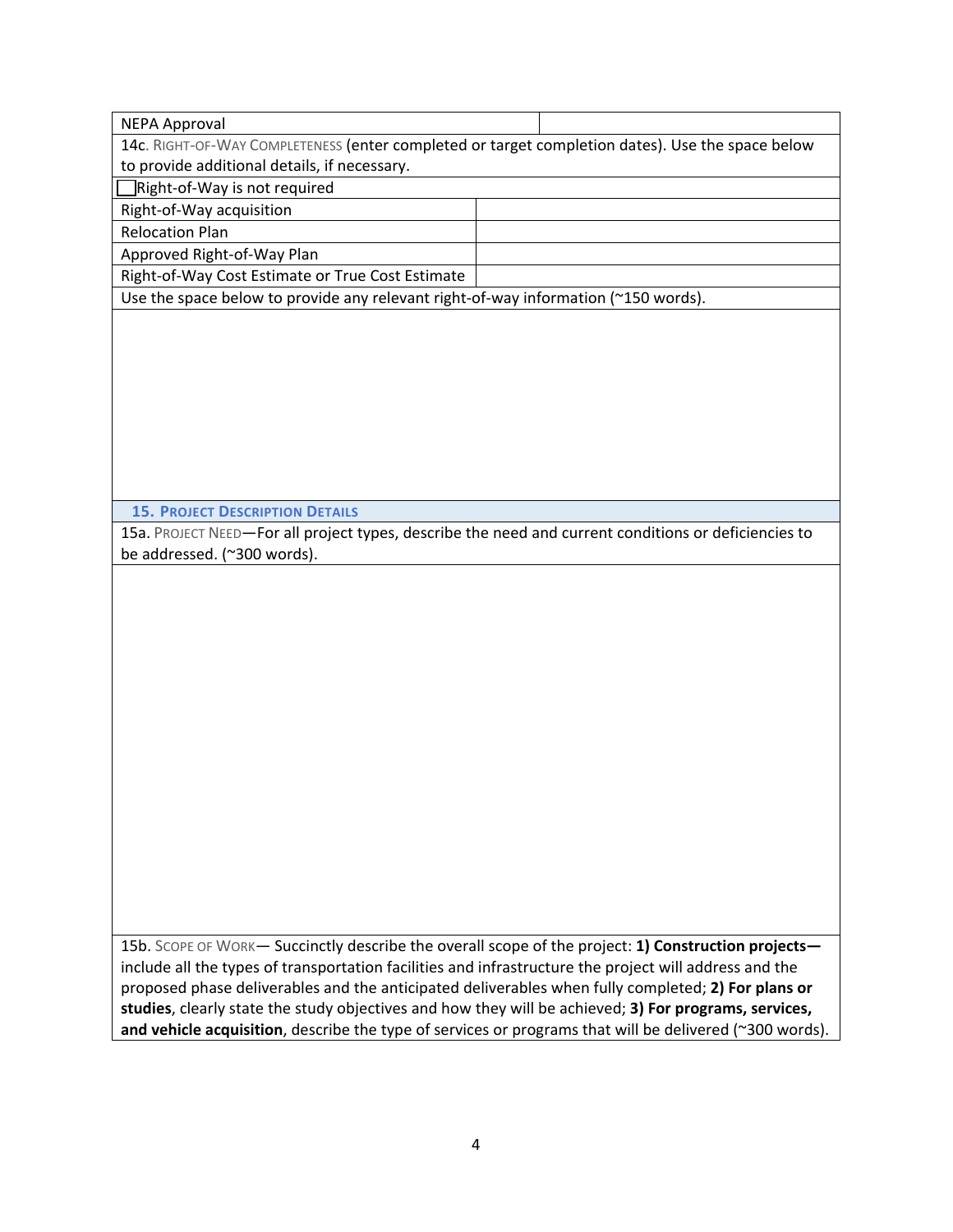| <b>16. ENVIRONMENTAL SUSTAINABILITY</b>                                                                                                                                                                                                                                        |                                                                                                                                                                                                                                                                                                                        |
|--------------------------------------------------------------------------------------------------------------------------------------------------------------------------------------------------------------------------------------------------------------------------------|------------------------------------------------------------------------------------------------------------------------------------------------------------------------------------------------------------------------------------------------------------------------------------------------------------------------|
| additional details, if necessary.                                                                                                                                                                                                                                              | 16a. DESIGN ELEMENTS-Does the project mitigate or minimize the environmental impacts of the<br>project beyond current design standards? Check all that apply. Use the 'Other' box below to provide                                                                                                                     |
| □ Low Impact Development Best Management Practices<br>Use of drought resistant vegetation/landscaping<br>Flood mitigation<br>Use of in-place recycling materials<br>Use of LED lighting<br>Use of Solar-powered lighting or signage<br>any elements checked above ~150 words). | Includes terrestrial or stream or wetland habitat restoration (such as fish passage barrier removal)<br>□Installation of electric vehicle charging infrastructure or alternative fuel support systems<br>$\Box$ Other (describe other sustainability benefits or use the space below to provide additional details for |
|                                                                                                                                                                                                                                                                                | 16b. GREENHOUSE GAS AND AIR POLLUTANTS EMISSIONS REDUCTION- After application submission, TRPC will                                                                                                                                                                                                                    |
|                                                                                                                                                                                                                                                                                | assist applicants with calculating the estimated reduction in emissions for each source shown below.                                                                                                                                                                                                                   |
| Source                                                                                                                                                                                                                                                                         | Estimated reduction expressed in average kg/day*                                                                                                                                                                                                                                                                       |
| <b>Particulate Matter 2.5</b>                                                                                                                                                                                                                                                  |                                                                                                                                                                                                                                                                                                                        |
| Particulate Matter 10                                                                                                                                                                                                                                                          |                                                                                                                                                                                                                                                                                                                        |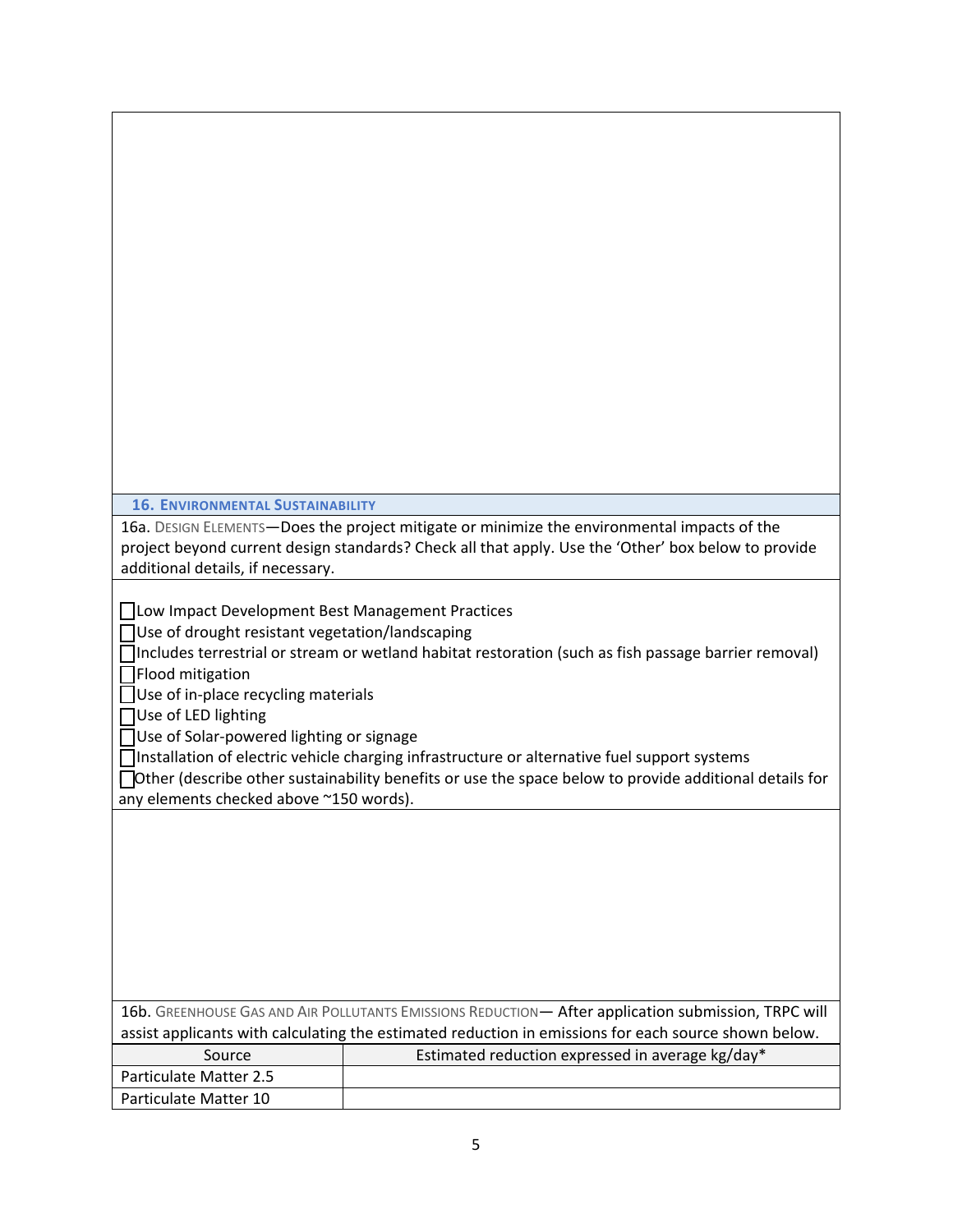| Carbon dioxide                                                                           |                                                                                                   |  |  |  |
|------------------------------------------------------------------------------------------|---------------------------------------------------------------------------------------------------|--|--|--|
| Ozone                                                                                    |                                                                                                   |  |  |  |
| *Applicants may be required to provide TRPC data to perform the analysis, if applicable. |                                                                                                   |  |  |  |
| <b>17. MULTIMODAL ACCESSIBILITY</b>                                                      |                                                                                                   |  |  |  |
|                                                                                          | 17a. SYSTEM USERS-Describe how the project will enhance travel choices. Who are the users and how |  |  |  |
| will they benefit? (~150 words).                                                         |                                                                                                   |  |  |  |
|                                                                                          |                                                                                                   |  |  |  |
|                                                                                          |                                                                                                   |  |  |  |
|                                                                                          |                                                                                                   |  |  |  |
|                                                                                          |                                                                                                   |  |  |  |
|                                                                                          |                                                                                                   |  |  |  |
|                                                                                          |                                                                                                   |  |  |  |
|                                                                                          |                                                                                                   |  |  |  |
|                                                                                          | 17b. NETWORK CONNECTIVITY-Detail how the project will provide greater network connectivity and    |  |  |  |
| describe which modes of travel will be affected. (~150 words)                            |                                                                                                   |  |  |  |
|                                                                                          |                                                                                                   |  |  |  |
|                                                                                          |                                                                                                   |  |  |  |
|                                                                                          |                                                                                                   |  |  |  |
|                                                                                          |                                                                                                   |  |  |  |
|                                                                                          |                                                                                                   |  |  |  |
|                                                                                          |                                                                                                   |  |  |  |
|                                                                                          |                                                                                                   |  |  |  |
|                                                                                          |                                                                                                   |  |  |  |
|                                                                                          | 17c. TRANSPORTATION DEMAND MANAGEMENT (TDM) OR OPERATIONS-If applicable, describe any non-        |  |  |  |
|                                                                                          | structural transportation demand management strategies or operational enhancements included in    |  |  |  |
|                                                                                          | the project that will improve multimodal accessibility. (~150 words).                             |  |  |  |
|                                                                                          |                                                                                                   |  |  |  |
|                                                                                          |                                                                                                   |  |  |  |
|                                                                                          |                                                                                                   |  |  |  |
|                                                                                          |                                                                                                   |  |  |  |
|                                                                                          |                                                                                                   |  |  |  |
|                                                                                          |                                                                                                   |  |  |  |
|                                                                                          |                                                                                                   |  |  |  |
|                                                                                          |                                                                                                   |  |  |  |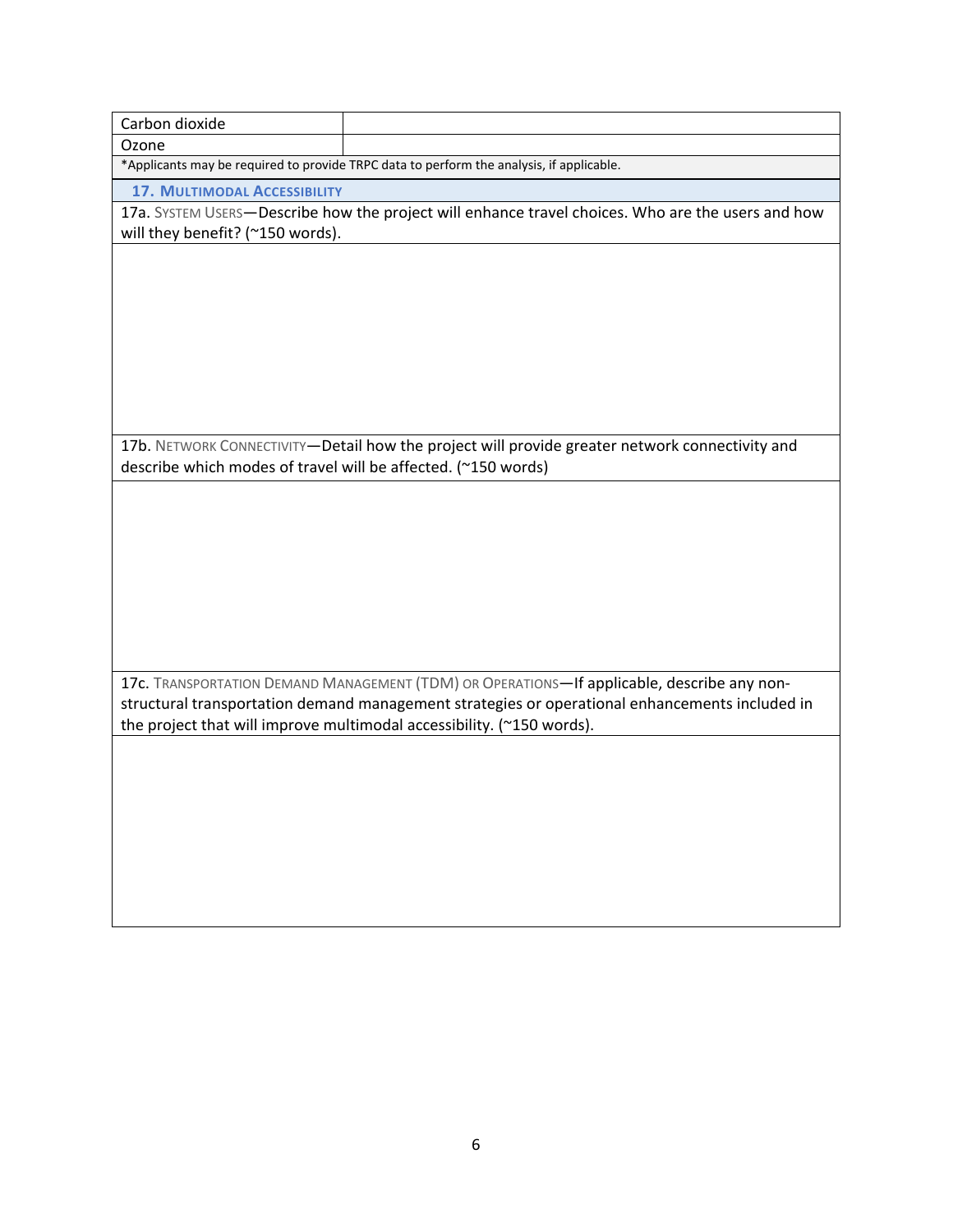**18. EQUITY**— Based on the project location\*, refer to the TRPC Title VI maps to enter values for each of the criteria shown below. Link to maps: https://www.trpc.org/881/Application-Materials

| Age 65 or Older        | Limited English<br>Proficiency | <b>Minority Population</b> | Poverty Rate          |
|------------------------|--------------------------------|----------------------------|-----------------------|
| <b>Q10.0 % or less</b> | 2.0% or less                   | 10.0 % or less             | <b>Q</b> 5.0% or less |
| $Q$ 10.1 - 15.0%       | $Q$ 2.1 - 5.0%                 | $Q$ 10.1 - 20.0%           | $Q$ 5.1 - 10.0%       |
| $Q$ 15.1 - 20.0%       | $\bigcirc$ 5.1 - 10.0%         | $Q$ 20.1 - 30.0%           | $Q$ 10.1 - 15.0%      |
| $Q$ 20.1 - 25%         | O More than 10%                | $Q$ 30.1 - 40%             | $Q$ 15.1 - 20%        |
| OMore than 25%         |                                | O More than 40%            | More than 20%         |

\*If the project limits extend beyond one census tract, indicate the values of the census tract where the project will have the greatest impact.

## **19. SYSTEM EFFICIENCY**

Identify applicable system efficiency benefits this project will produce. Use the 'Other' box below to provide additional details, if necessary.

**Travel time reduction** 

Congestion reduction

Reduced vehicle miles traveled

Reduced emissions

**Operational cost reductions** 

Maintenance cost reductions

 Other (describe other direct efficiency benefits or use the space below to provide additional details for any elements checked above ~150 words).

## **20. ECONOMIC VITALITY**

*Sustainable Thurston Centers, Corridors, and Neighborhoods Target*—By 2035, 72 percent of all (new and existing) households in our cities, towns, and unincorporated growth areas will be within a half‐ mile (comparable to a 20-minute walk) of an urban center, corridor, or neighborhood center with access to goods and services to meet some of their daily needs.

For Questions 20a and 20b, refer to the Centers Map: https://www.trpc.org/881/Application‐Materials 20a. CENTERS AND CORRIDORS—Is the project located in or within a half-mile of an Urban Center, Corridor, or Neighborhood Center? $\bigcirc$  Yes  $\bigcirc$  No. If yes, proceed to 21b If no, skip to 20c.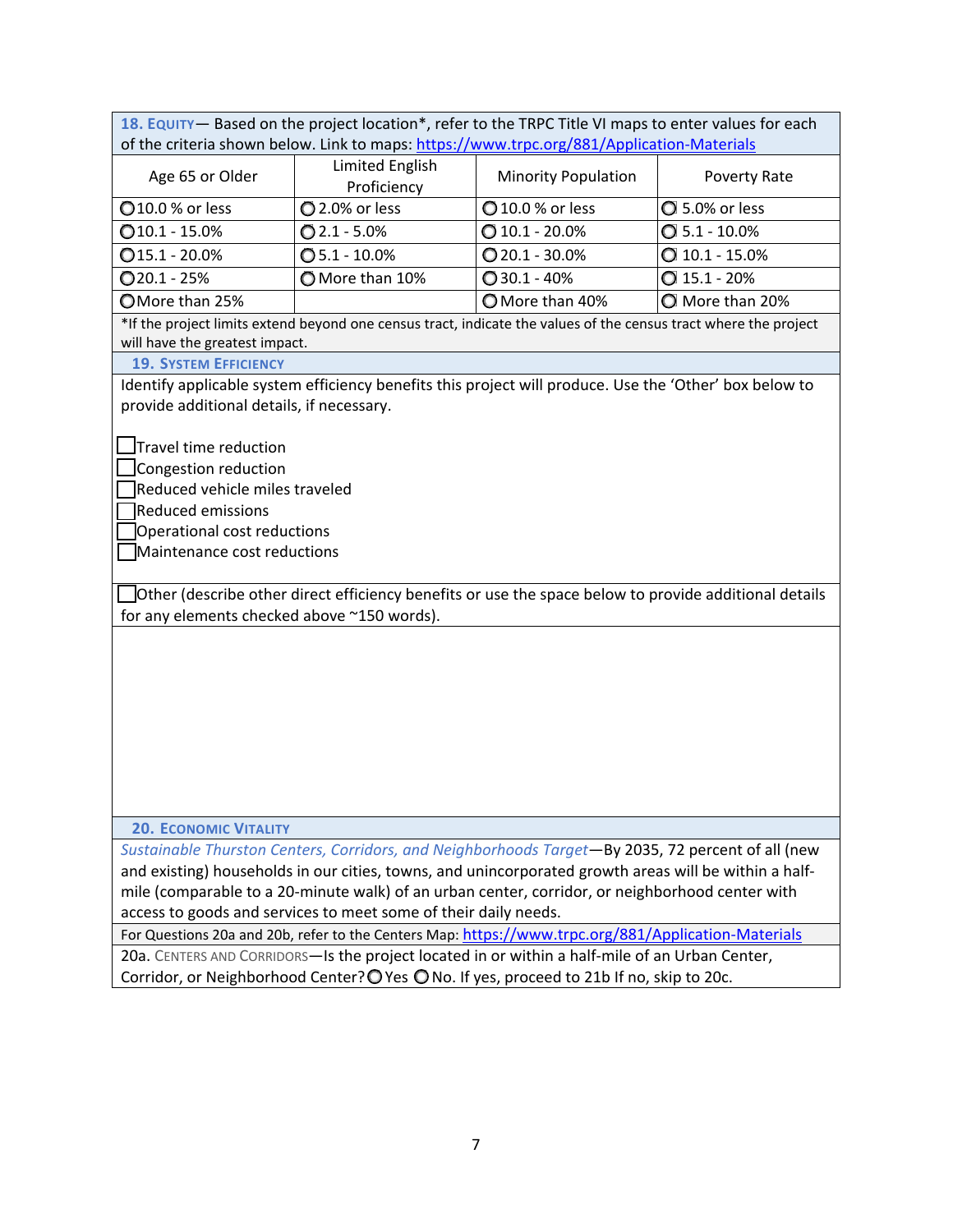20b. CENTERS AND CORRIDORS DESCRIPTION—Describe how the project supports Sustainable Thurston's priority goal to create vibrant Urban centers, Corridors, or Neighborhoods. How does the project provide infrastructure or services to provide equal access to education, services, amenities, as well as attract and retain businesses, employers, and residents in the region's urban centers (~150 words)?

20c. ECONOMIC DEVELOPMENT— If applicable, describe how the project supports other economic development objectives as described in a community Comprehensive Plan or other strategic planning document (~150 words).

20d. COMMUNITY CO-BENEFITS— If applicable, describe any co-benefits that are expected from this project such as community wellness and human health, quality of life, placemaking, climate adaptation or mitigation, or hazard mitigation. Please cite relevant local and regional planning documents, where appropriate (~150 words).

**21. SAFETY**

21a. KNOWN SAFETY PROBLEM-Does this project/program address a location with a known safety problem or include factors identified through a communitywide systemic risk assessment?

O Yes O No If yes, please complete questions 21b and 21c. If no, skip the remainder of question 21.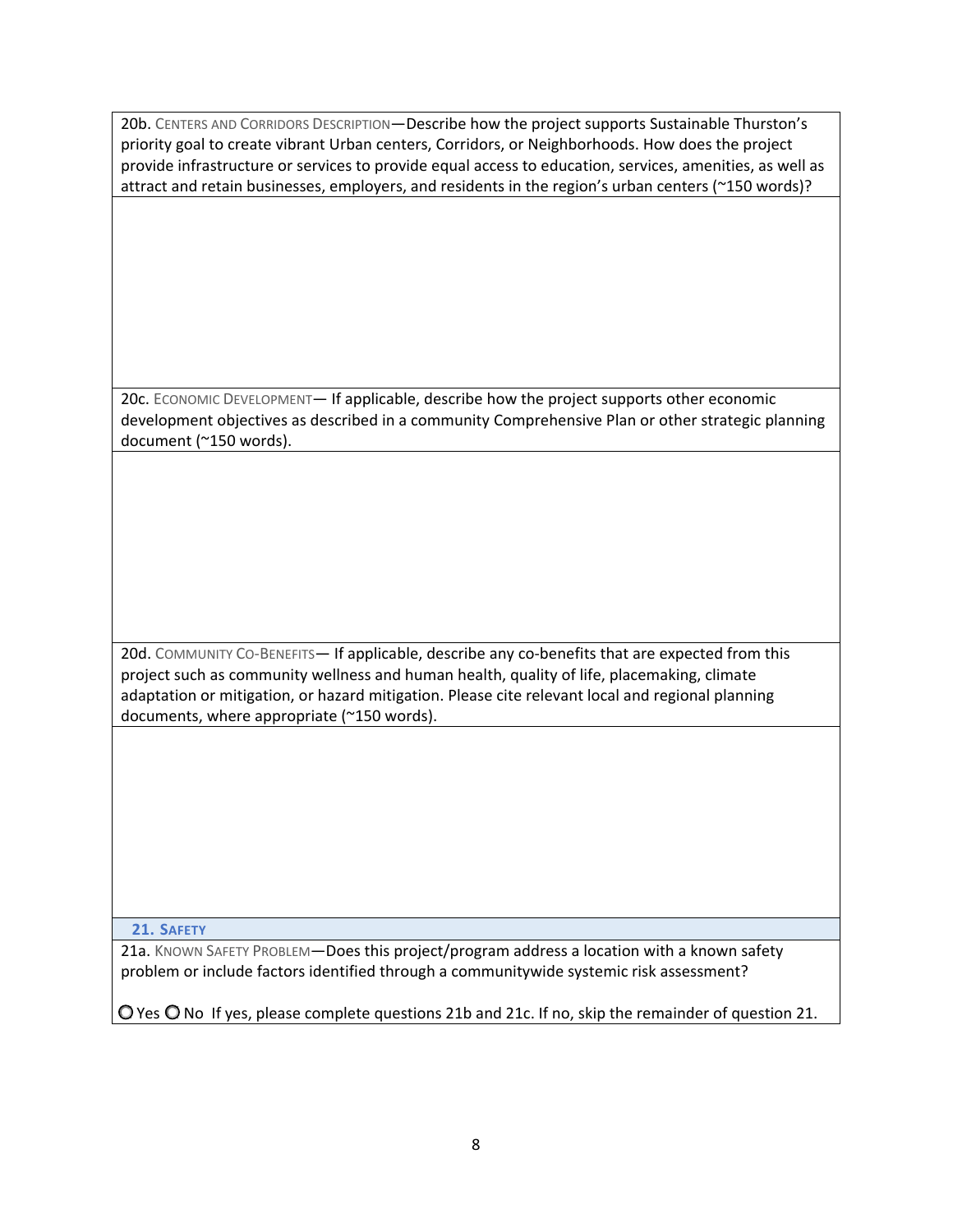| 21b. FACTORS-Describe the factors that contribute to the safety risks for the project location (~150<br>words).                                                      |
|----------------------------------------------------------------------------------------------------------------------------------------------------------------------|
|                                                                                                                                                                      |
|                                                                                                                                                                      |
|                                                                                                                                                                      |
|                                                                                                                                                                      |
|                                                                                                                                                                      |
|                                                                                                                                                                      |
|                                                                                                                                                                      |
| 21c. COUNTERMEASURES-Describe how the proposal will mitigate the safety problems, including the<br>types of countermeasures the project will implement (~150 words). |
|                                                                                                                                                                      |
|                                                                                                                                                                      |
|                                                                                                                                                                      |
|                                                                                                                                                                      |
|                                                                                                                                                                      |
|                                                                                                                                                                      |
|                                                                                                                                                                      |
| <b>22. PRESERVATION AND MAINTENANCE</b>                                                                                                                              |
| What type of maintenance will the project perform? (If not applicable, skip this question).                                                                          |
|                                                                                                                                                                      |
| Chipseal<br>Overlay                                                                                                                                                  |
| Full depth reclamation                                                                                                                                               |
| Bridge or tunnel maintenance                                                                                                                                         |
| Vehicle replacement                                                                                                                                                  |
| Transit facility maintenance<br>Modification of sidewalk ramps to meet current ADA standards                                                                         |
| Other (describe other preservation and maintenance elements or use the space to provide                                                                              |
| additional details for one of the elements checked above ~150 words).                                                                                                |
|                                                                                                                                                                      |
|                                                                                                                                                                      |
|                                                                                                                                                                      |
|                                                                                                                                                                      |
|                                                                                                                                                                      |
|                                                                                                                                                                      |
|                                                                                                                                                                      |